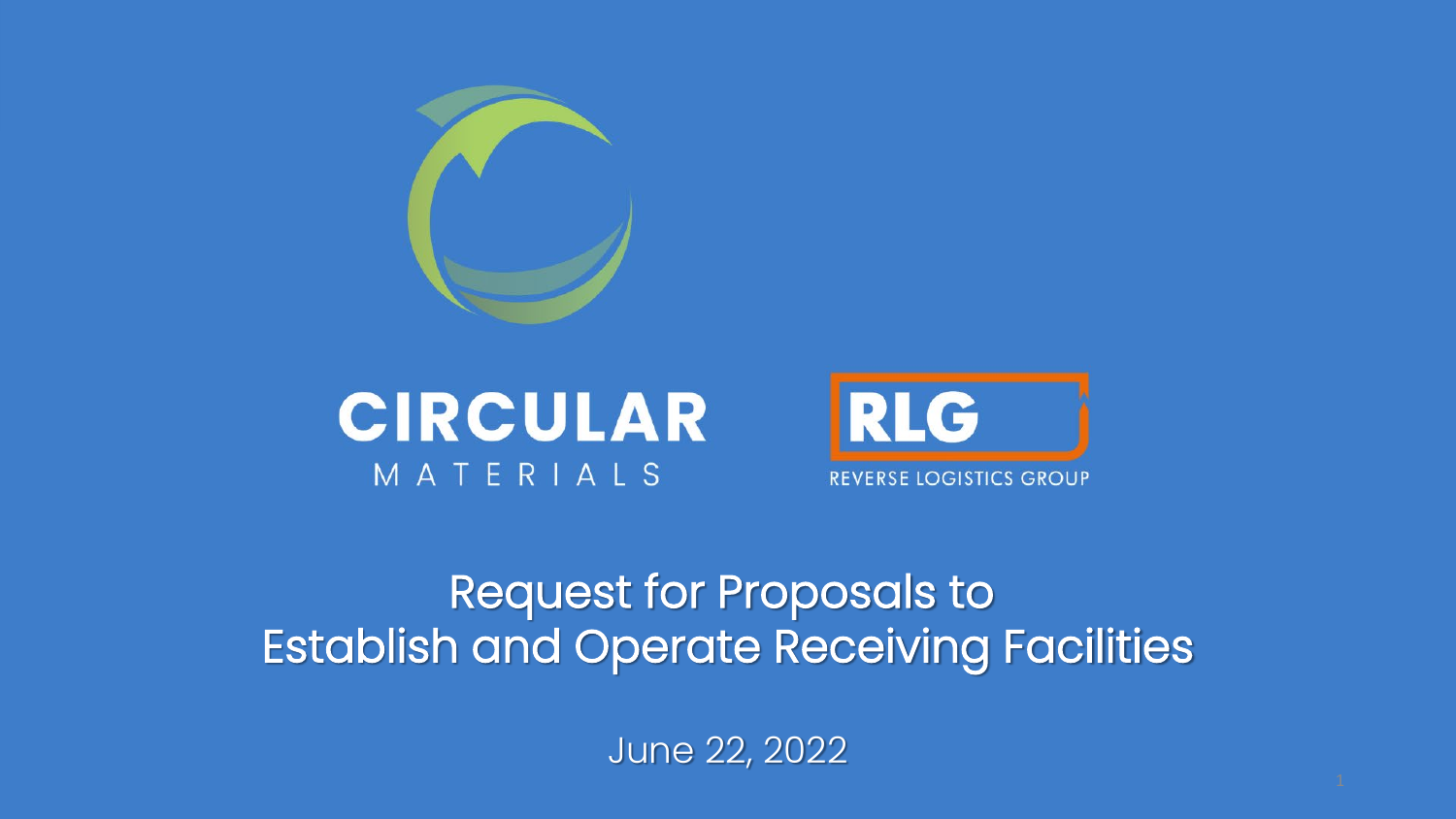

# Housekeeping



- Unmuting yourself and asking verbally; or
- Typing in the 'Chat' box.
- Questions will be documented, and responses will be distributed as an addendum.
- If you have technical issues, please let us know by typing in the 'Chat' box or emailing [info@circularmaterials.ca.](mailto:info@circularmaterials.ca)



2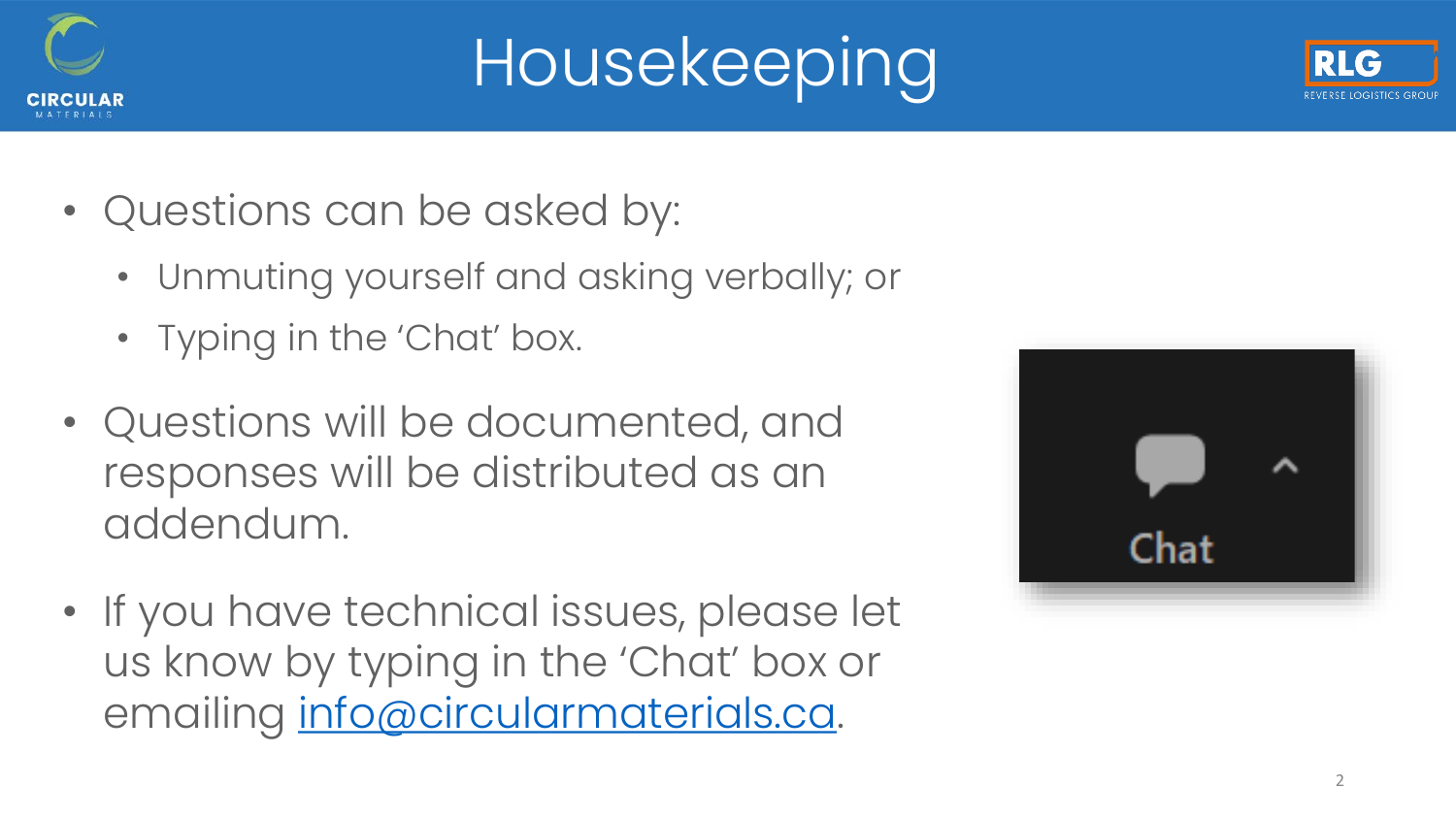

#### Agenda: RFP Proposals



- Background
- Overview
	- Registration
	- Questions
	- Scope of services
	- Aggregation of municipal geographies into catchments
	- Format for procurement of receiving facilities with staggered submission timelines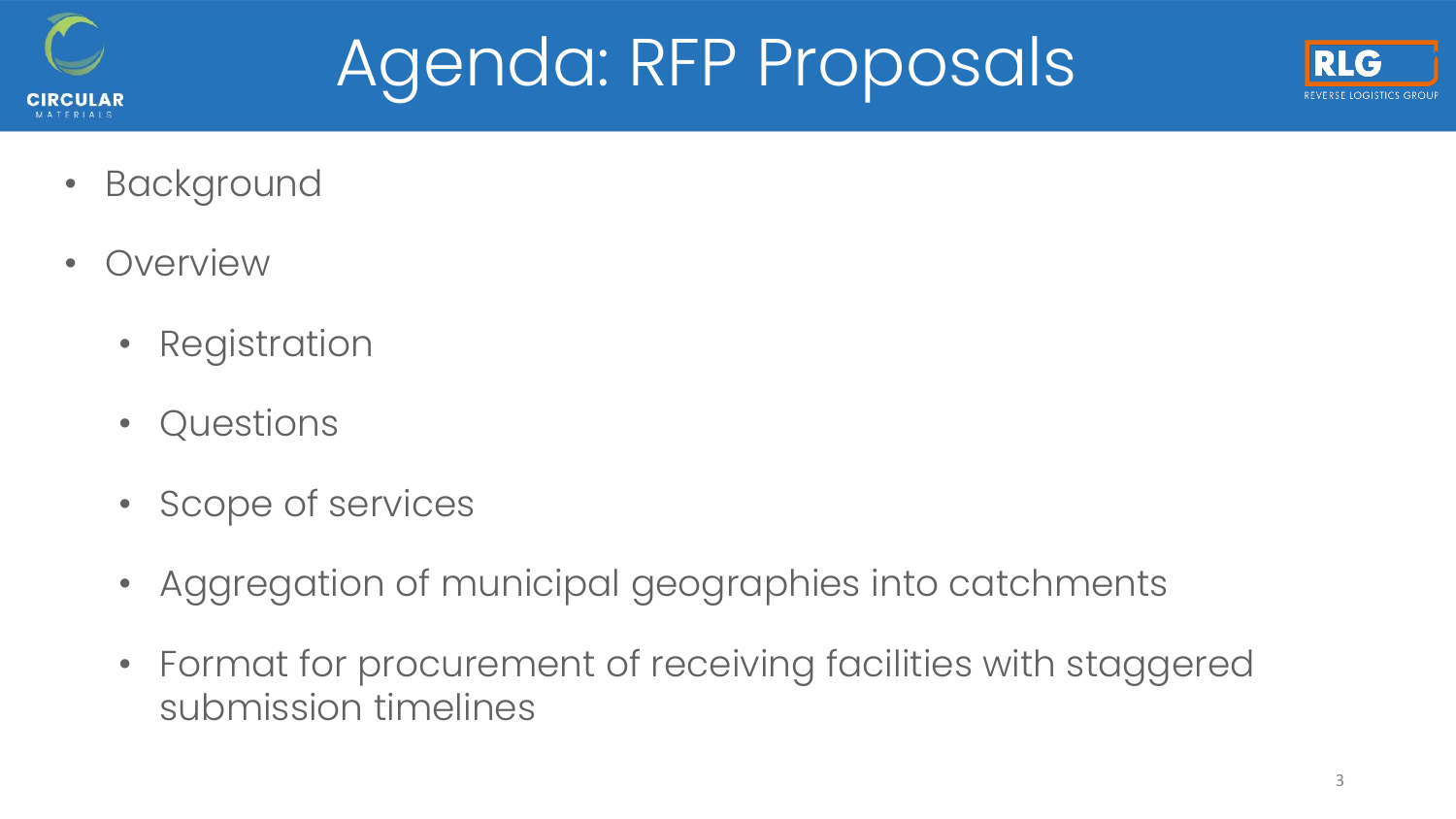

# Hosting Today's Meeting



- Circular Materials as the blue box Common Collection System Administrator.
	- Not-for-profit producer responsibility organization (PRO).
	- Largest blue box PRO by producer supplied tonnage.
	- Unconflicted:
		- Only blue box PRO that is not owned by a waste management company.
		- Only PRO able to engage municipalities and service providers with no interest other than an orderly transition towards regulatory compliance.
		- Only PRO able to prepare and issue the RFP for Receiving Facilities.
- RLG as Circular Materials' contractor to enter into and manage contracts for Receiving Facilities awarded through competitive procurement.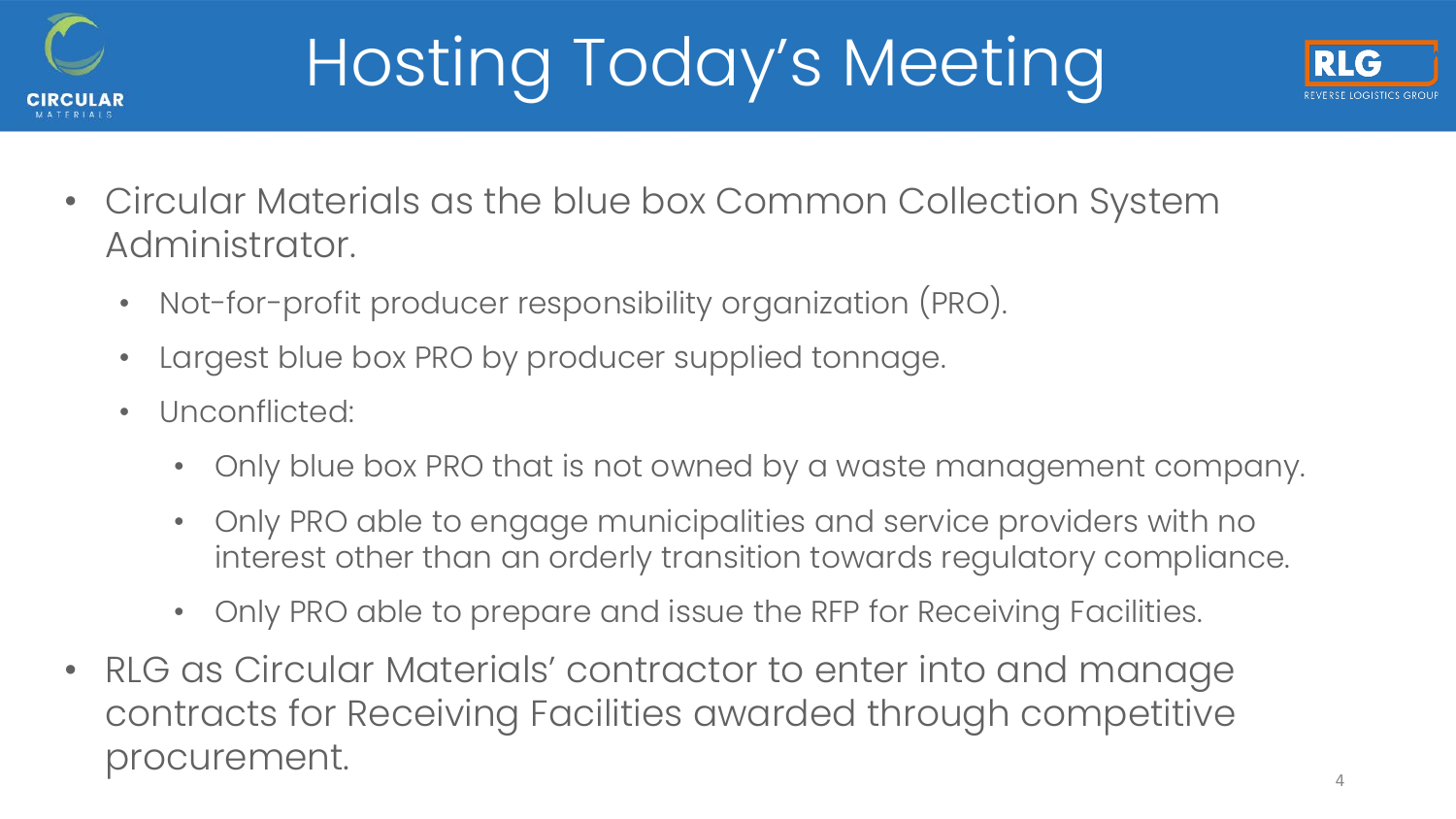

### Reverse Logistics Group



- Circular Materials has contracted with Reverse Logistics Group (RLG) Canada Inc. to be the Common Collection System Operator. They will:
	- Manage contracts for the continuation of blue box material collection services where these contracts are the result of an offer by the Administrator and acceptance by the eligible community or its contractor;
	- Enter into and manage contracts for residence and facility collection services awarded through competitive procurement; and
	- Enter into and manage contracts for Receiving Facilities awarded through competitive procurement.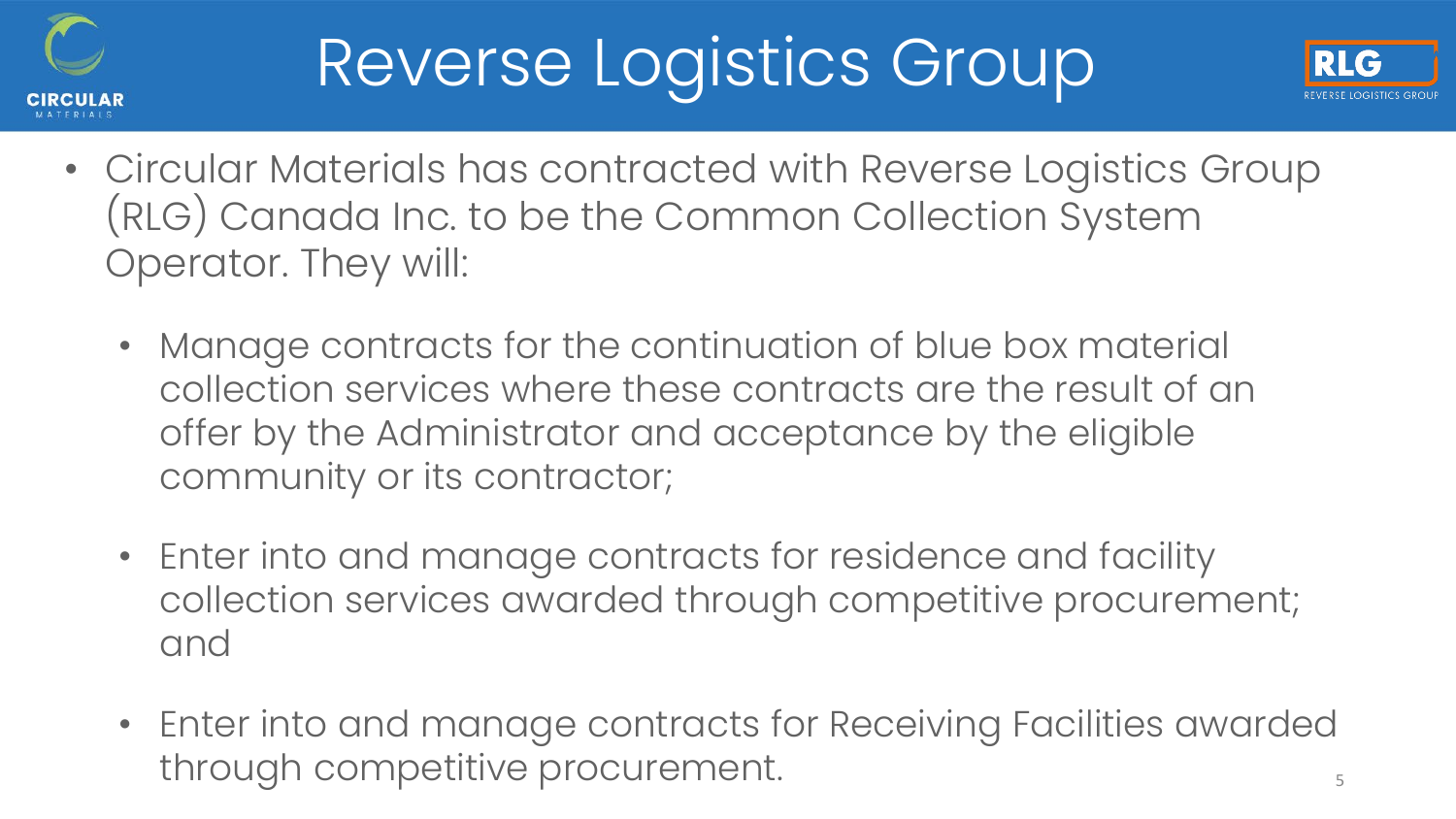

#### Common Collection System



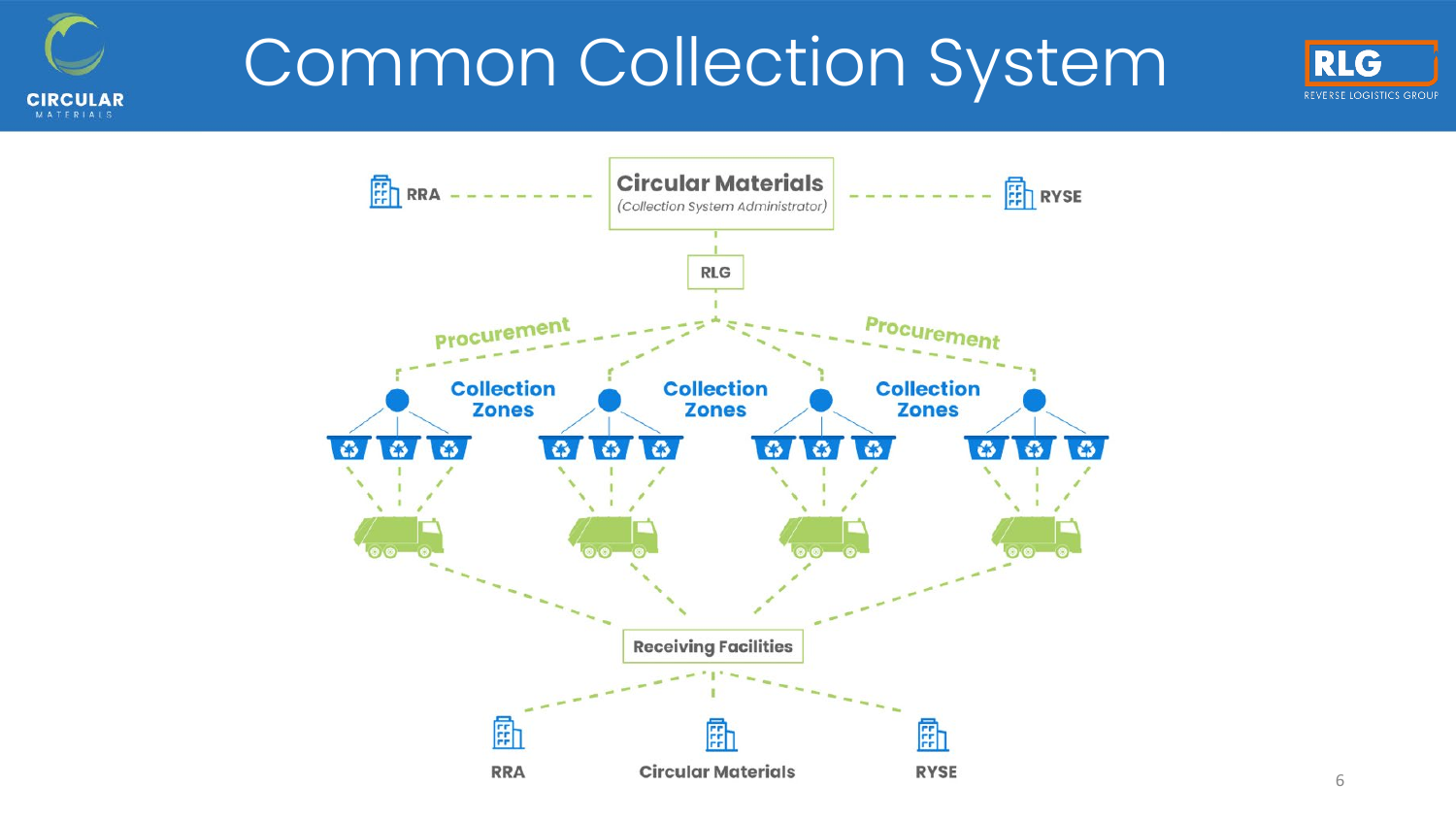

# Background



- The Blue Box Regulation requires that every producer:
	- Maintain collection services during transition;
	- Following transition, provide:
		- Curbside collection of blue box material for every eligible source that receives curbside garbage collection; and
		- Depot collection of blue box material for residences that do not receive curbside service.
- A single collection system can be established and operated on behalf of every producer.

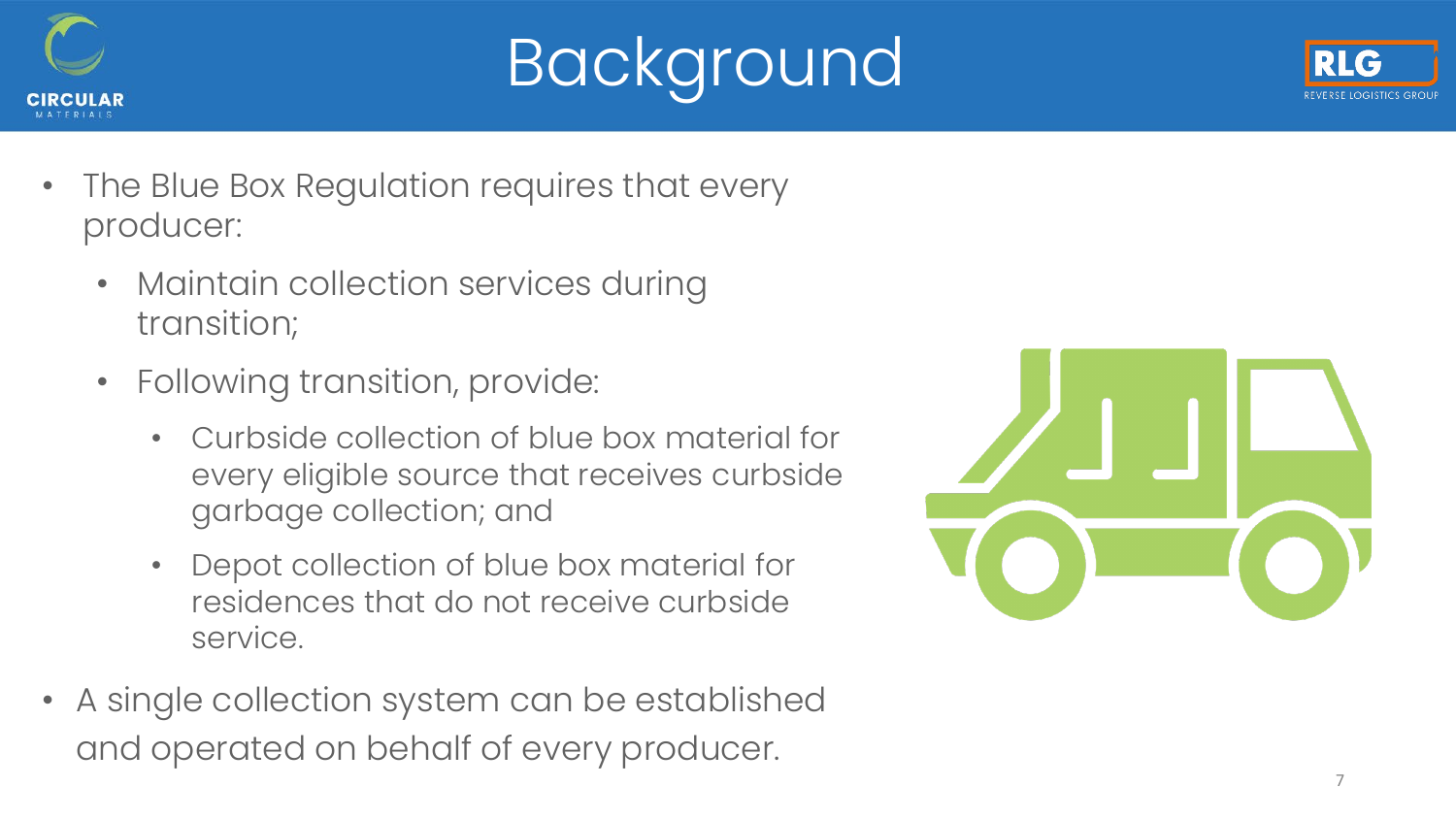

# Background



- As Administrator of the single common collection system established and operated on behalf of producers, Circular Materials is leading the planning to transition collection services.
- Circular Materials is working collaboratively with Ryse Solutions Inc. (Ryse) and Resource Recovery Alliance (RRA) to establish a common collection system that:
	- Is non-discriminatory and treats all PROs equally;
	- Delivers residence, facility, depot and public space collection services and promotion and education required under the Blue Box Regulation on behalf of all producers;
	- Provides each PRO with its proportionate share of collected materials; and
	- Is financed by each PRO paying its proportionate share of the common collection system cost.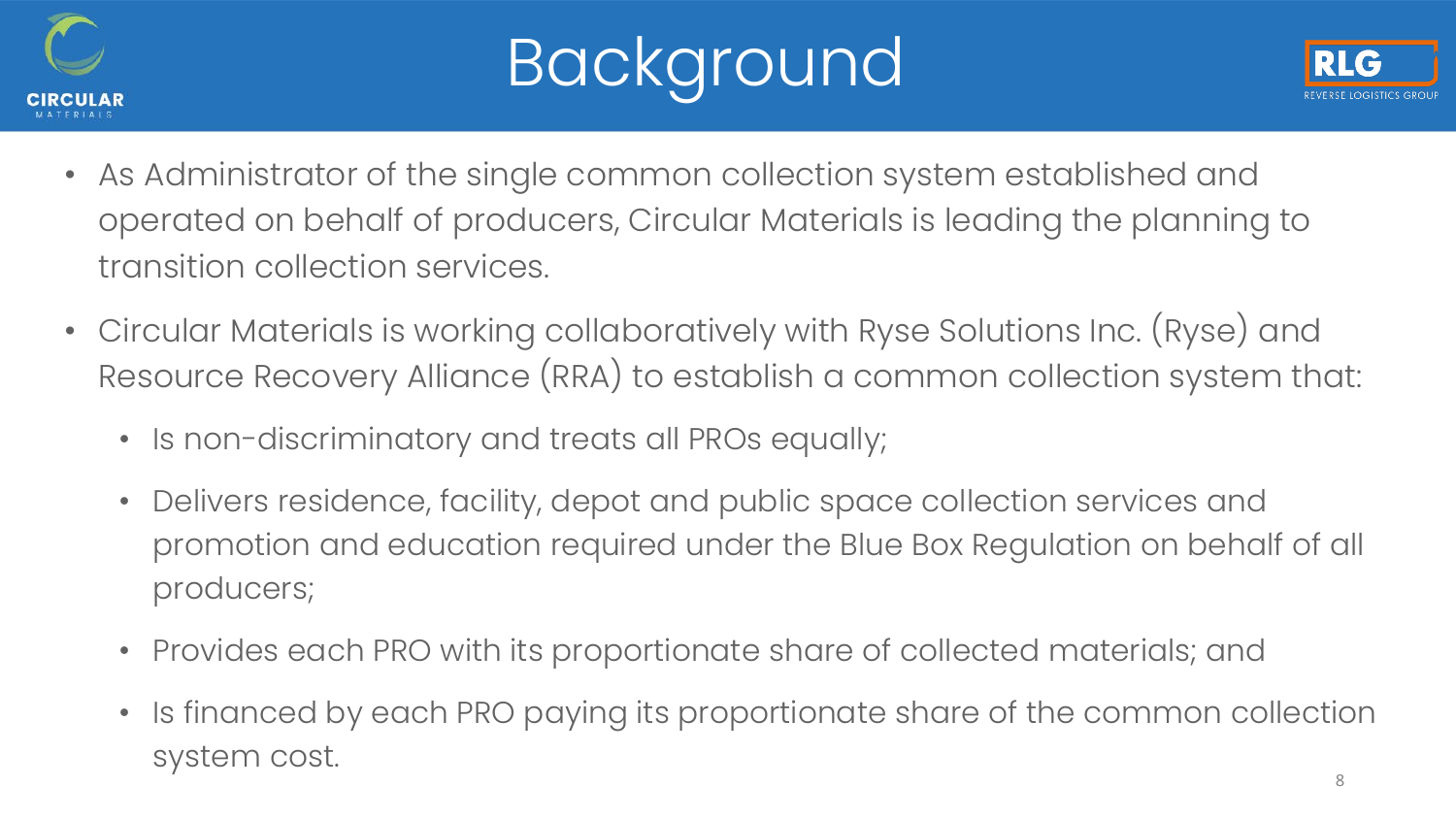

# Background



- A *Blue Box Material Common Collection System Access Agreement* will be the basis for non-discriminatory access to the common collection system by PROs acting on behalf of producers or by individual producers.
- The Access Agreement commits the parties to:
	- Provide collection services in compliance with the Regulation;
	- Conduct promotion and education in compliance with the Regulation;
	- Maximize the collection of blue box material;
	- Minimize the proportion of non-blue box material (i.e., contamination) collected with blue box material;
	- Optimize transportation, and handling costs and methods;
	- Establish and maintain a logistically efficient set of Receiving Facilities from which each PRO will draw its proportionate share of blue box material; and
	- Responsibly manage common collection system finances.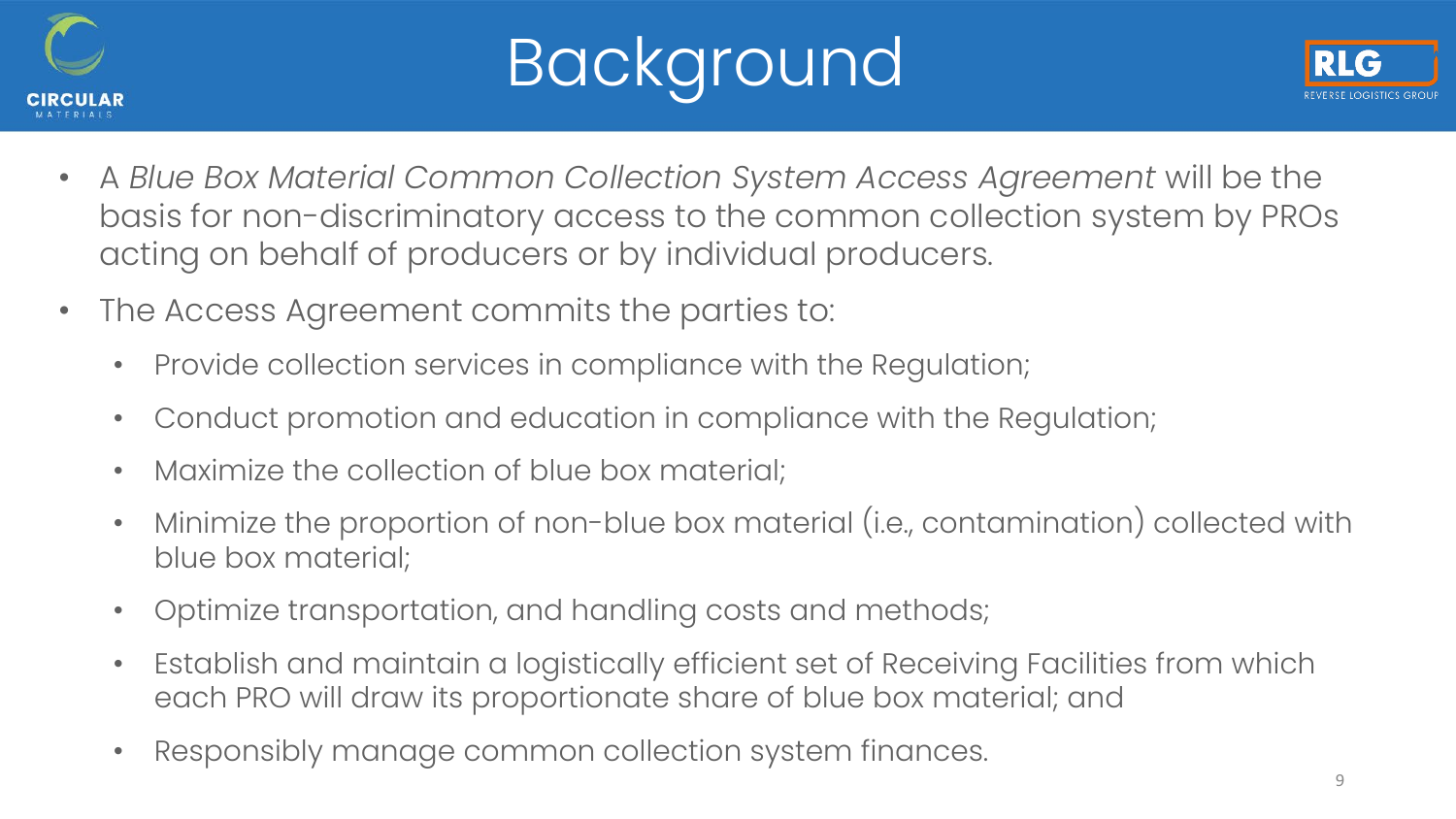

#### Overview: Issuance of RFP



- On June 7, 2022, Circular Materials and RLG jointly issued a Request for Proposals to:
	- Establish receiving facilities within a 60-minute drive of the centroid of each eligible community.
	- Operate the receiving facilities to:
		- receive blue box material from collection vehicles and from depots;
		- take samples of inbound material; and
		- manage logistics for PROs to access their proportionate share of collected blue box material.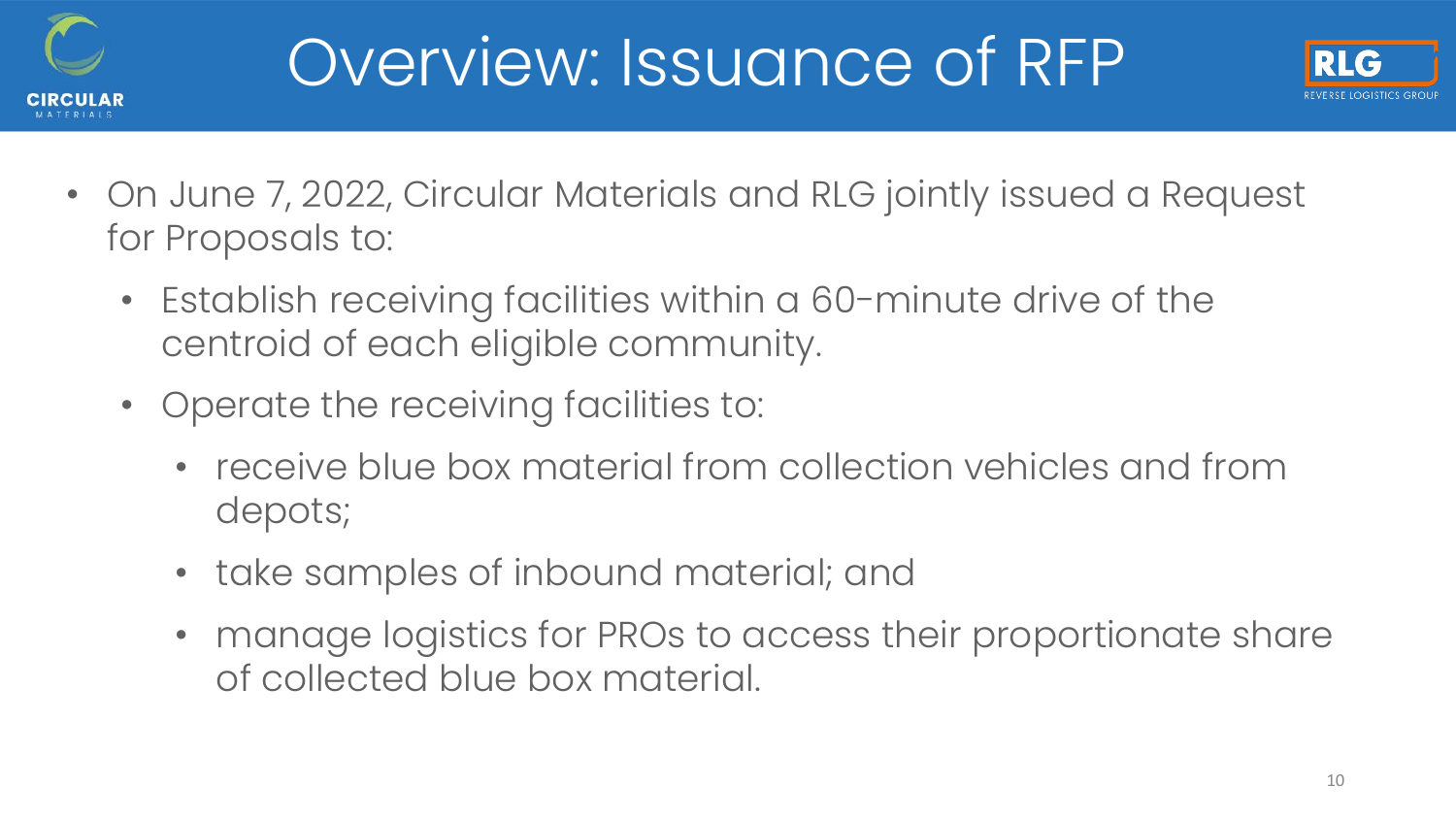

# Registration



- Register by submitting the Registration Form by June 30, 2022 at 4 p.m. EST to receive addenda.
	- Deadline is extended from June 24, 2022.
- A revised Registration Form was posted today.
	- Section 3 *Indication of Intention* was revised to *Indication of Interest.*
	- Section 6 *Compliance with the RFP* was revised to *RFP Documents*.
	- Signing officer was revised to person with authority to bind the Proponent in respect of the matters provided for in the Form.
- These changes will be set out in an Addendum following this webinar.
- Forms previously submitted are accepted.
- Those registering after this webinar should complete the revised Registration Form and submit to [RFP@circularmaterials.ca.](mailto:RFP@circularmaterials.ca)
	- Digital signatures will be accepted.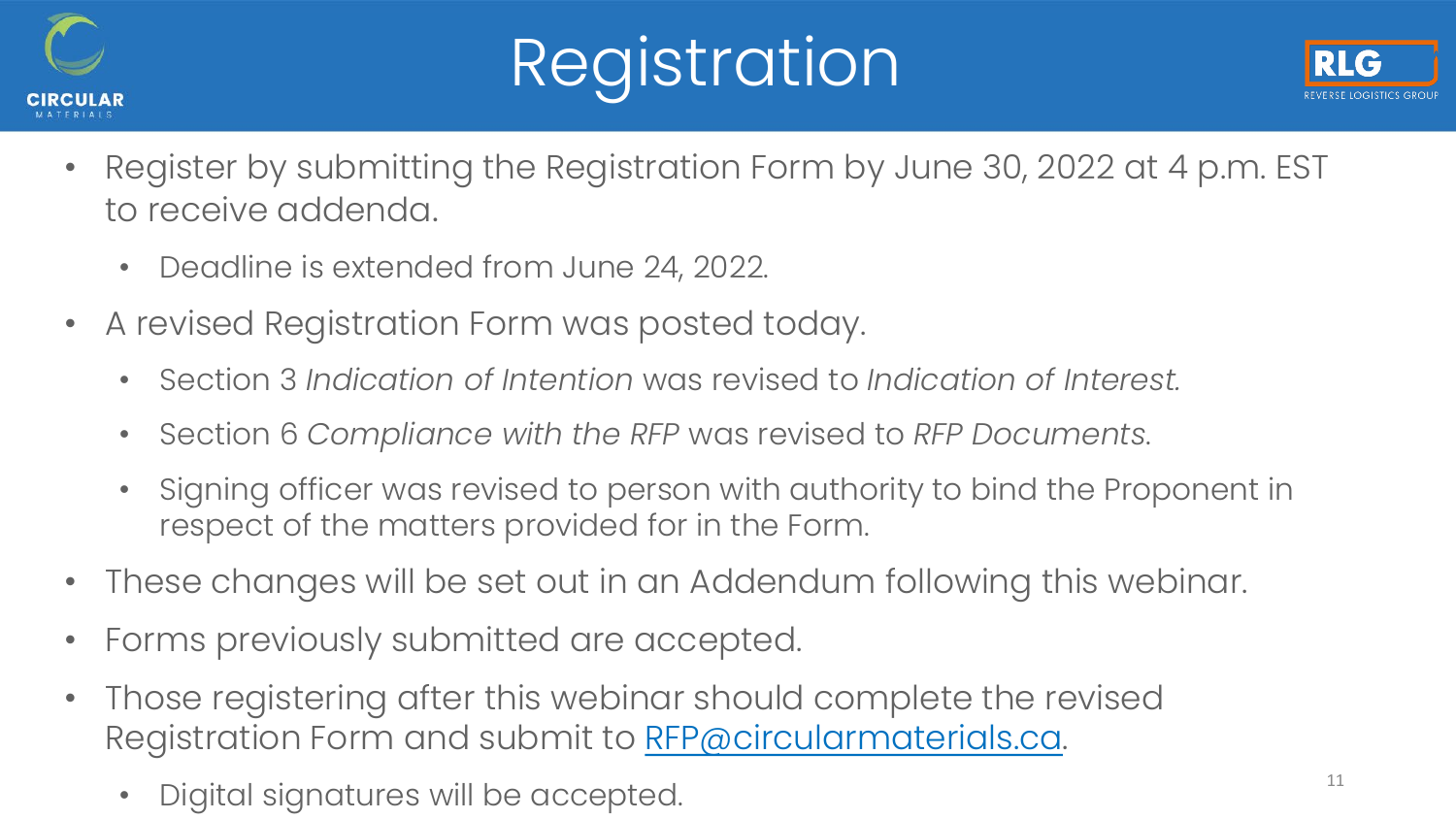





- Submit questions in writing by deadline in each RFP:
	- RFP  $# 1 July 8, 2022 by 4 p.m. EST.$
	- RFP  $# 2$  January 13, 2023 by 4 p.m. EST.
	- RFP  $# 3$  March 10, 2023 by 4 p.m. EST.
- Send questions to [RFP@circularmaterials.ca](mailto:RFP@circularmaterials.ca).
- Questions will be answered as addenda distributed to registrants.

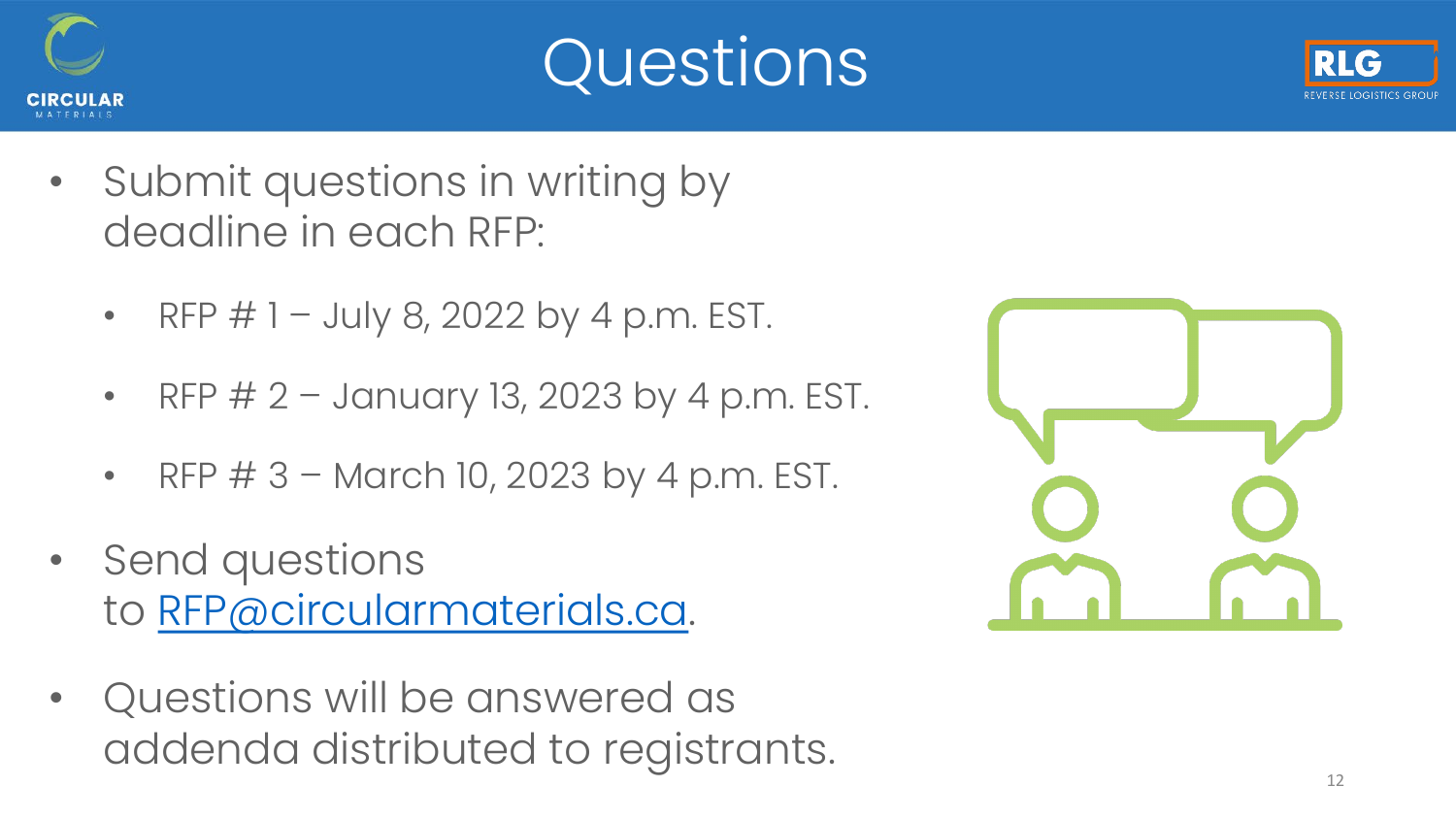

### Scope of Services



- Receive collected blue box material from inbound vehicles.
- Weigh inbound vehicle, including split weighing as directed, and provide all inbound weight details.
- Take samples of blue box material delivered to Receiving Facilities as directed and store the samples in a secure area.
- Consolidate the blue box material for pickup by one or more PROs, including in the following forms.
	- Single Stream: loose or baled;
	- Stream 1: Paper products and certain types of paper packaging loose or baled; and/or
	- Stream 2: Plastic, metal, glass and certain types of paper packaging loose or baled.
- Load blue box material into outbound vehicles, including loading loose materials into roll-offs or walking floor trailers and loading baled materials onto trailers, and provide all outbound weight details.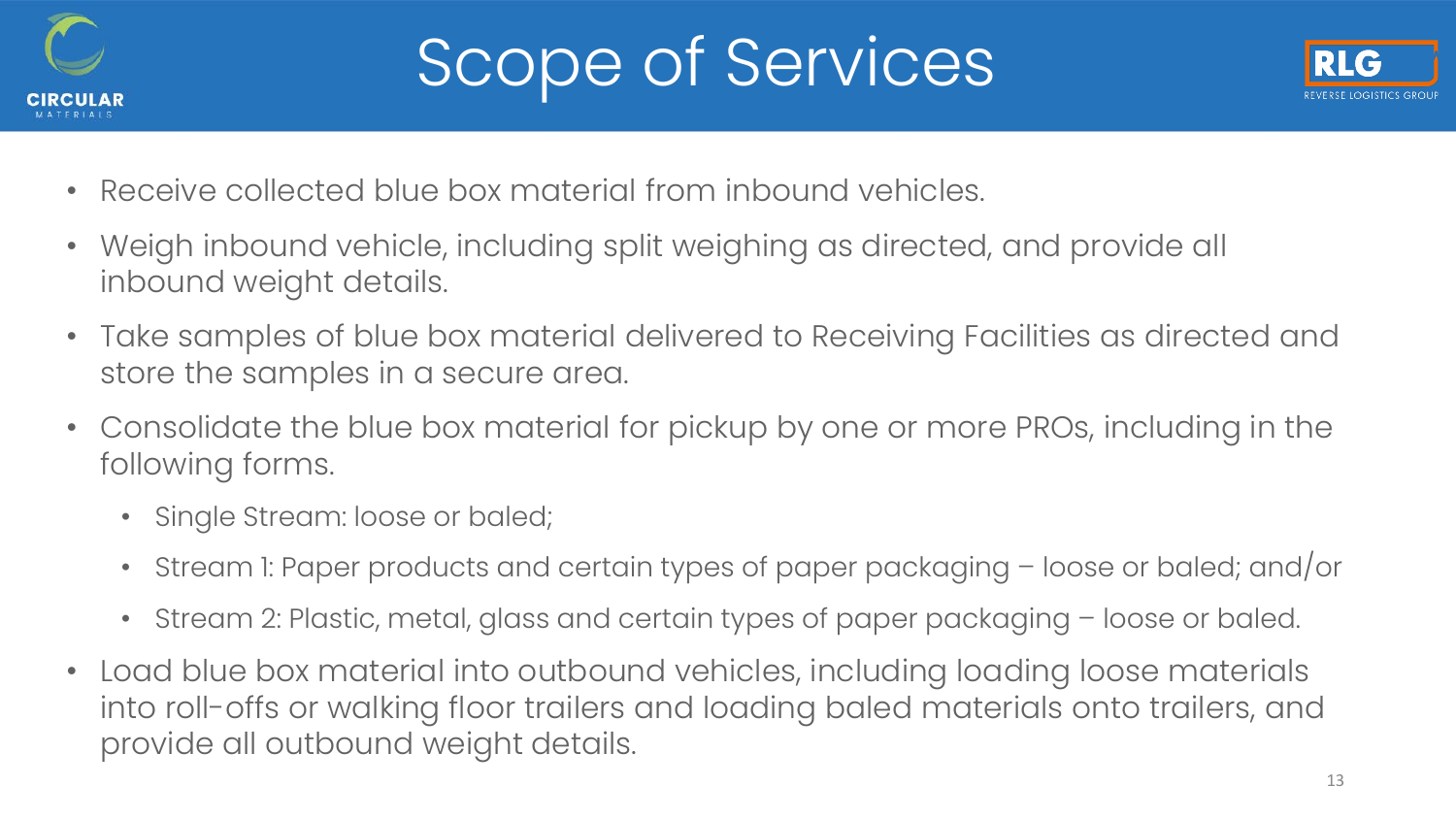# Catchments – Southern Ontario

**CIRCULAR** 



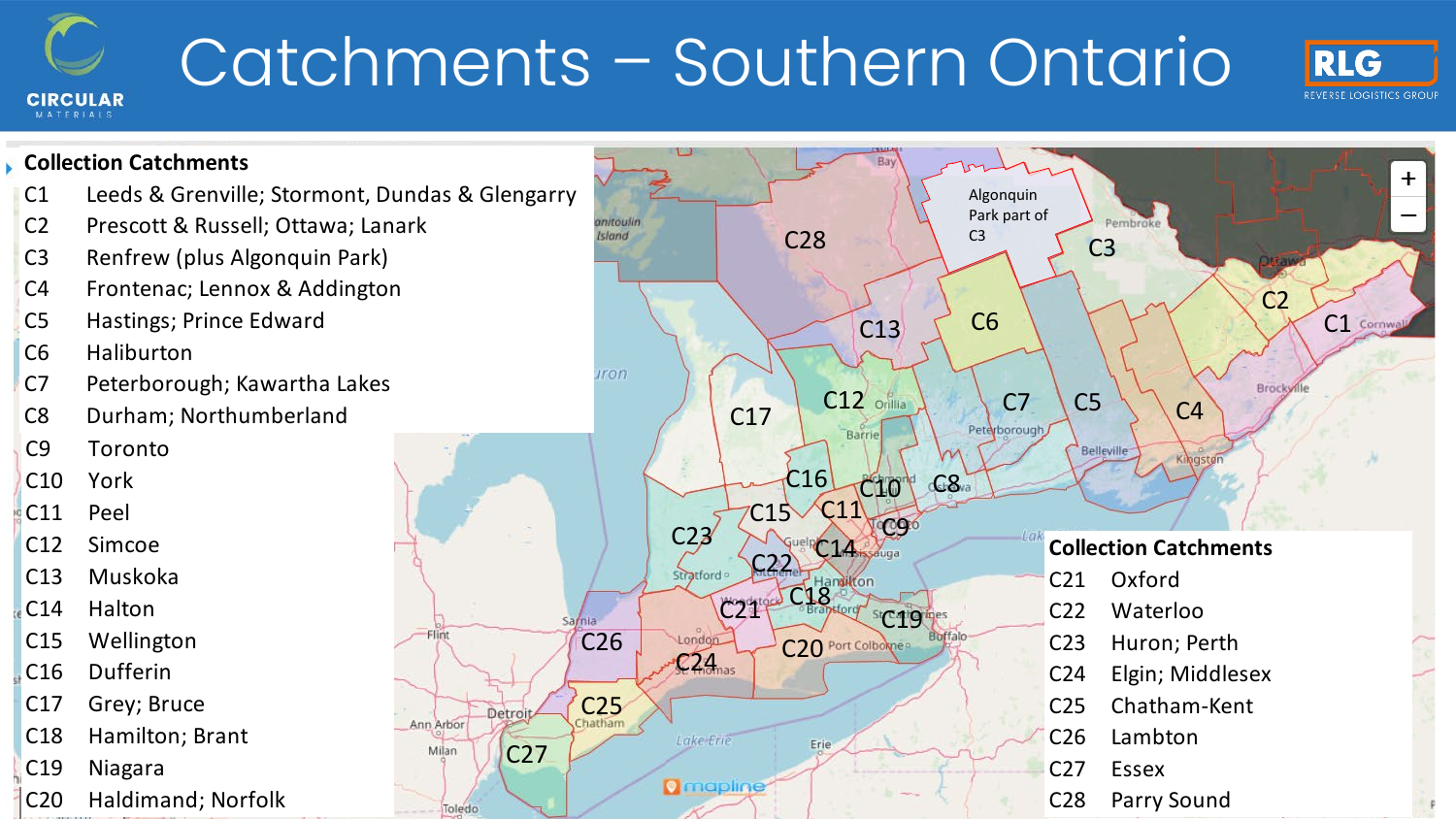

### Catchments – Northern Ontario



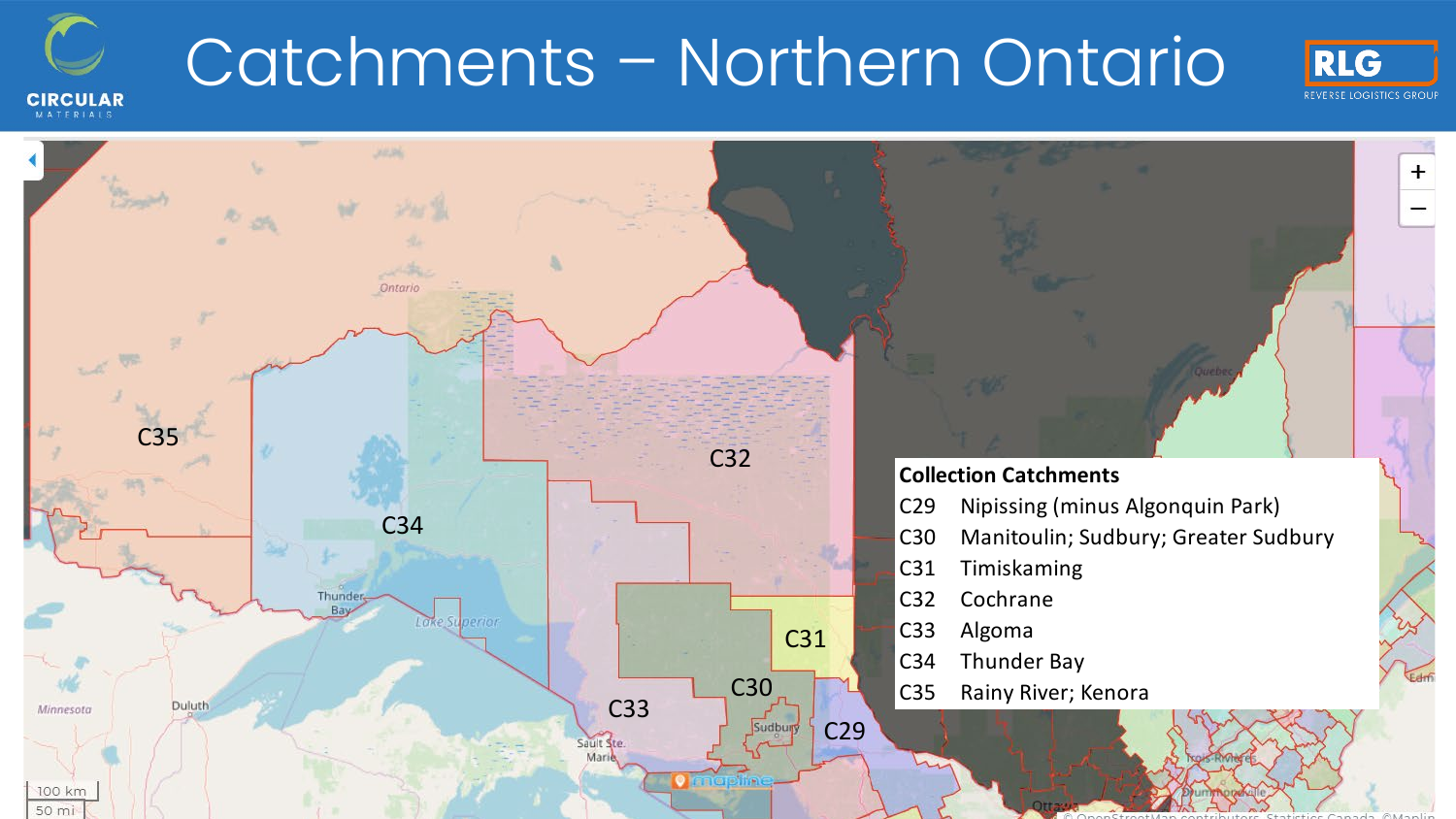

### Catchments in RFP #1



#### Receiving Facilities RFP #1

- Catchment 1 Leeds & Grenville, Stormont, Dundas & Glengarry
- Catchment 2 Prescott & Russell, Ottawa, Lanark
- Catchment 3 Renfrew (including Algonquin Park)
- Catchment 16 Dufferin
- Catchment 17 Grey, Bruce
- Catchment 24 Elgin, Middlesex
- Catchment 26 Lambton
- Catchment 33 Algoma
- Catchment 34 Thunder Bay
- Catchment 35 Rainy River, Kenora
- Proposals must be for a minimum of one catchment.
- Proponents may submit proposals for one or more catchments.
- A Receiving Facility may service multiple eligible communities if the Facility is within a 60-minute drive of the centroid of all eligible communities. The mannities of the control of  $^{16}$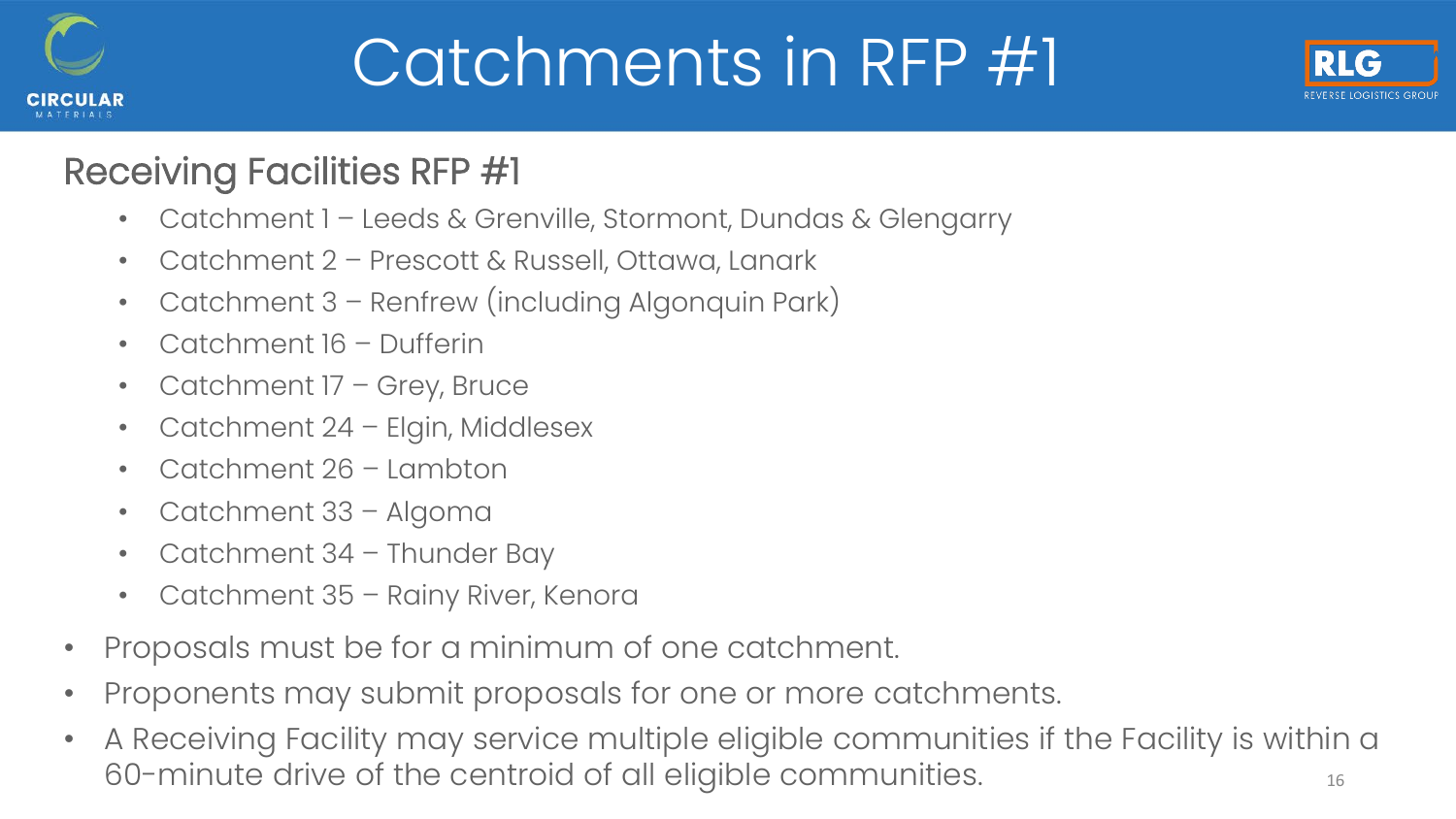

#### RFP #1 Timelines



| <b>Item</b>                         | Date                                                                |
|-------------------------------------|---------------------------------------------------------------------|
| <b>RFP Issued</b>                   | Tuesday, June 7, 2022                                               |
| <b>Registration Deadline</b>        | Thursday, June 30, 2022 at 4:00 p.m. EST                            |
| <b>Question Submission Deadline</b> | Friday, July 8, 2022 at 4:00 p.m. EST                               |
| Deadline for Issuance of Addenda    | Friday, July 15, 2022 at 4:00 p.m. EST                              |
| <b>Proposal Submission Deadline</b> | Friday, July 29, 2022 at 4:00 p.m. EST<br>("Proposal Closing Time") |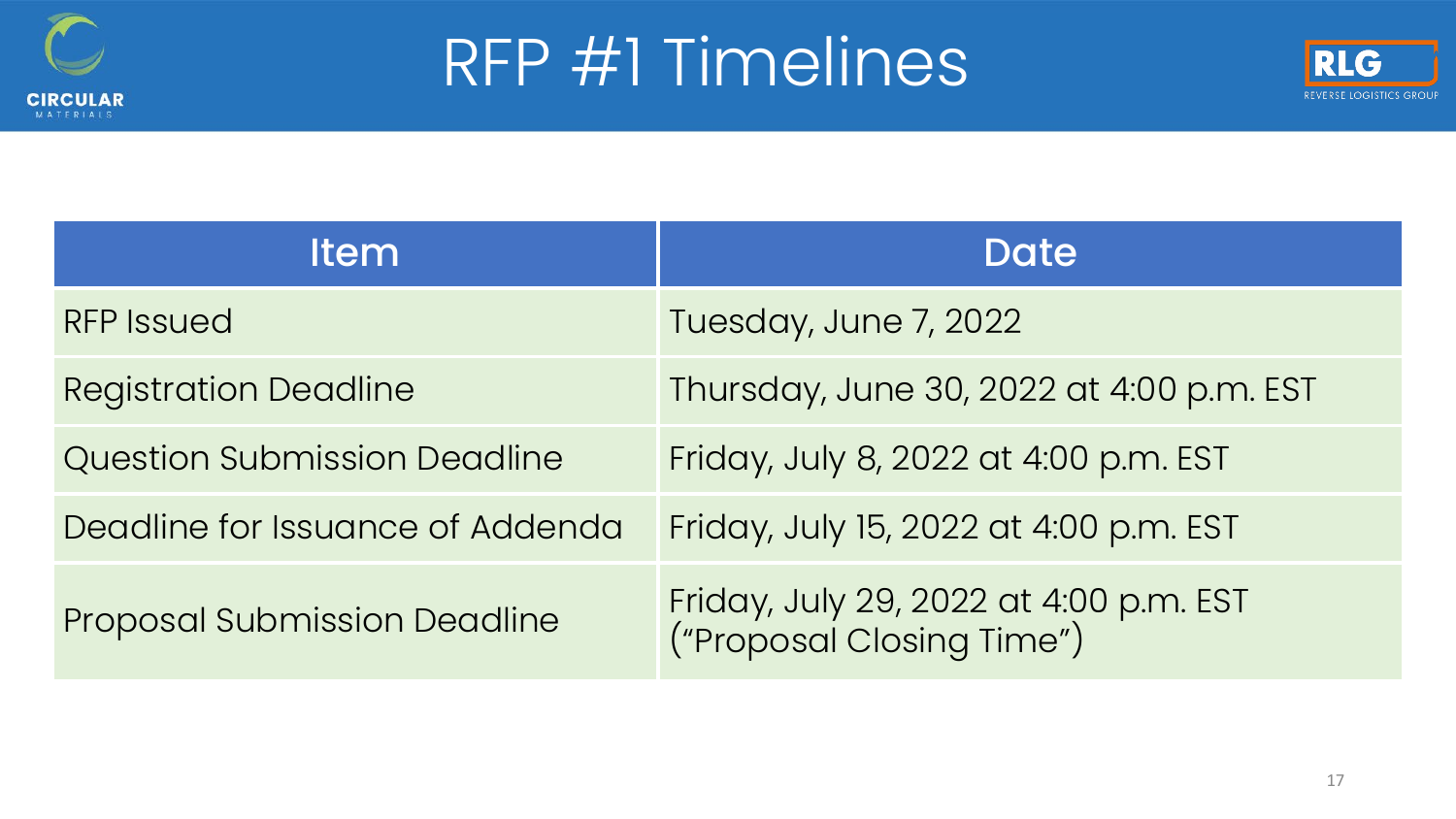

### Catchments in RFP #2



#### Receiving Facilities RFP #2

- Catchment 5 Hastings, Prince Edward
- Catchment 6 Haliburton
- Catchment 7 Peterborough, Kawartha Lakes
- Catchment 8 Durham, Northumberland
- Catchment II Peel
- Catchment 12 Simcoe
- Catchment 13 Muskoka
- Catchment 19 Niagara
- Catchment 20 Haldimand, **Norfolk**
- Catchment 22 Waterloo
- Catchment 23 Huron, Perth
- Catchment 25 Chatham-Kent
- Catchment 27 Essex
- Catchment 28 Parry Sound
- Proposals must be for a minimum of one catchment.
- Proponents may submit proposals for one or more catchments.
- 18 • A Receiving Facility may service multiple eligible communities if the Facility is within a 60-minute drive of the centroid of all eligible communities.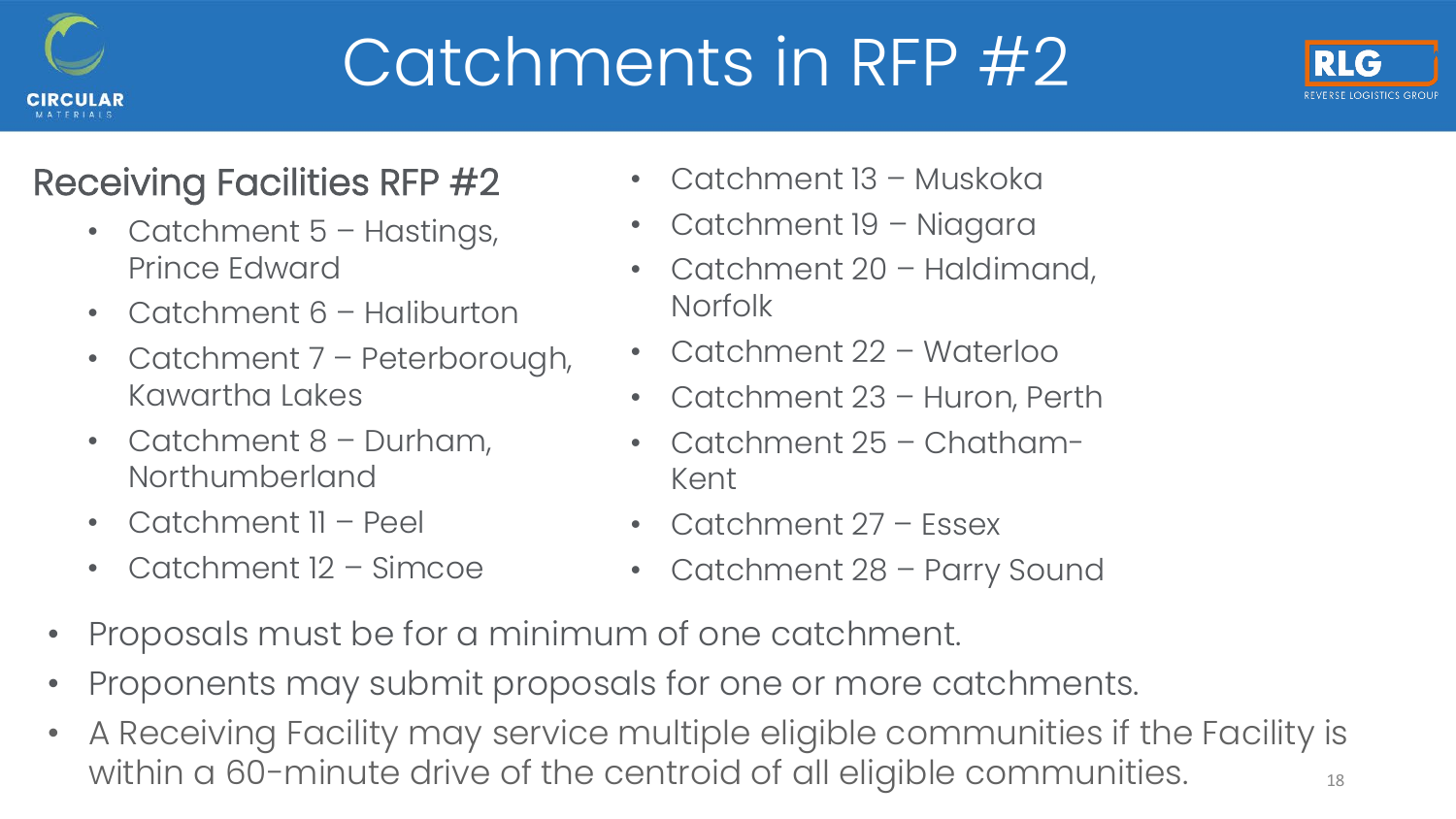

#### RFP #2 Timelines



| <b>Item</b>                         | Date                                                                   |
|-------------------------------------|------------------------------------------------------------------------|
| <b>RFP Issued</b>                   | Tuesday, June 7, 2022                                                  |
| <b>Registration Deadline</b>        | Friday, June 30, 2022 at 4:00 p.m. EST                                 |
| <b>Question Submission Deadline</b> | Friday, January 13, 2023 at 4:00 p.m. EST                              |
| Deadline for Issuance of Addenda    | Friday, January 20, 2023 at 4:00 p.m. EST                              |
| <b>Proposal Submission Deadline</b> | Friday, February 3, 2023 at 4:00 p.m. EST<br>("Proposal Closing Time") |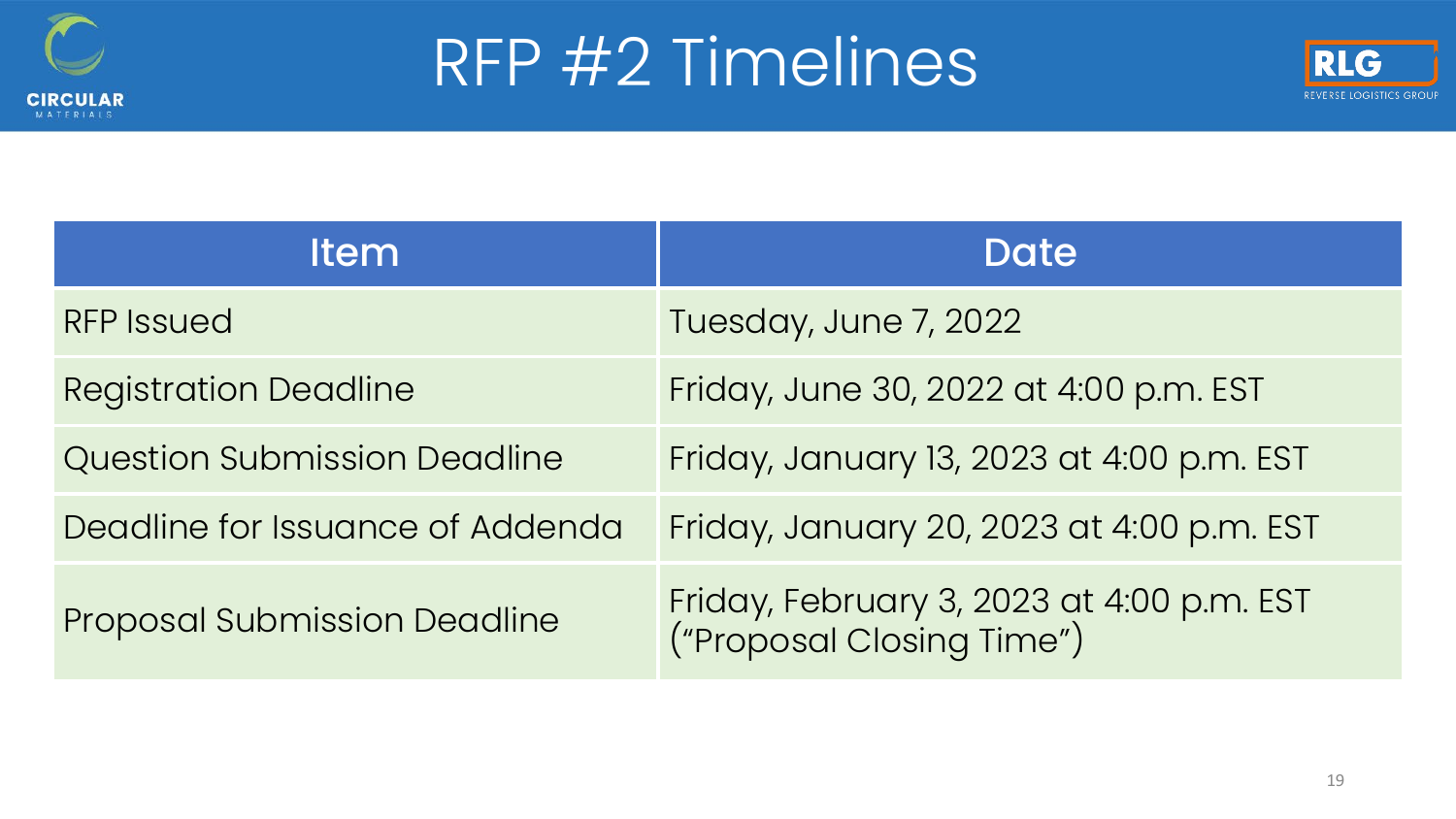

### Catchments in RFP # 3



#### Receiving Facilities RFP #3

- Catchment 4 Frontenac, Lennox & Addington
- Catchment 10 York
- Catchment 14 Halton
- Catchment 15 Wellington
- Catchment 18 Hamilton, Brant
- Catchment 21 Oxford
- Catchment 29 Nipissing (minus Algonquin Park)
- Catchment 30 Manitoulin, Sudbury, Greater Sudbury
- Catchment 31 Timiskaming
- Catchment 32 Cochrane
- Proposals must be for a minimum of one catchment.
- Proponents may submit proposals for one or more catchments.
- A Receiving Facility may service multiple eligible communities if the Facility is within a 60-minute drive of the centroid of all eligible communities.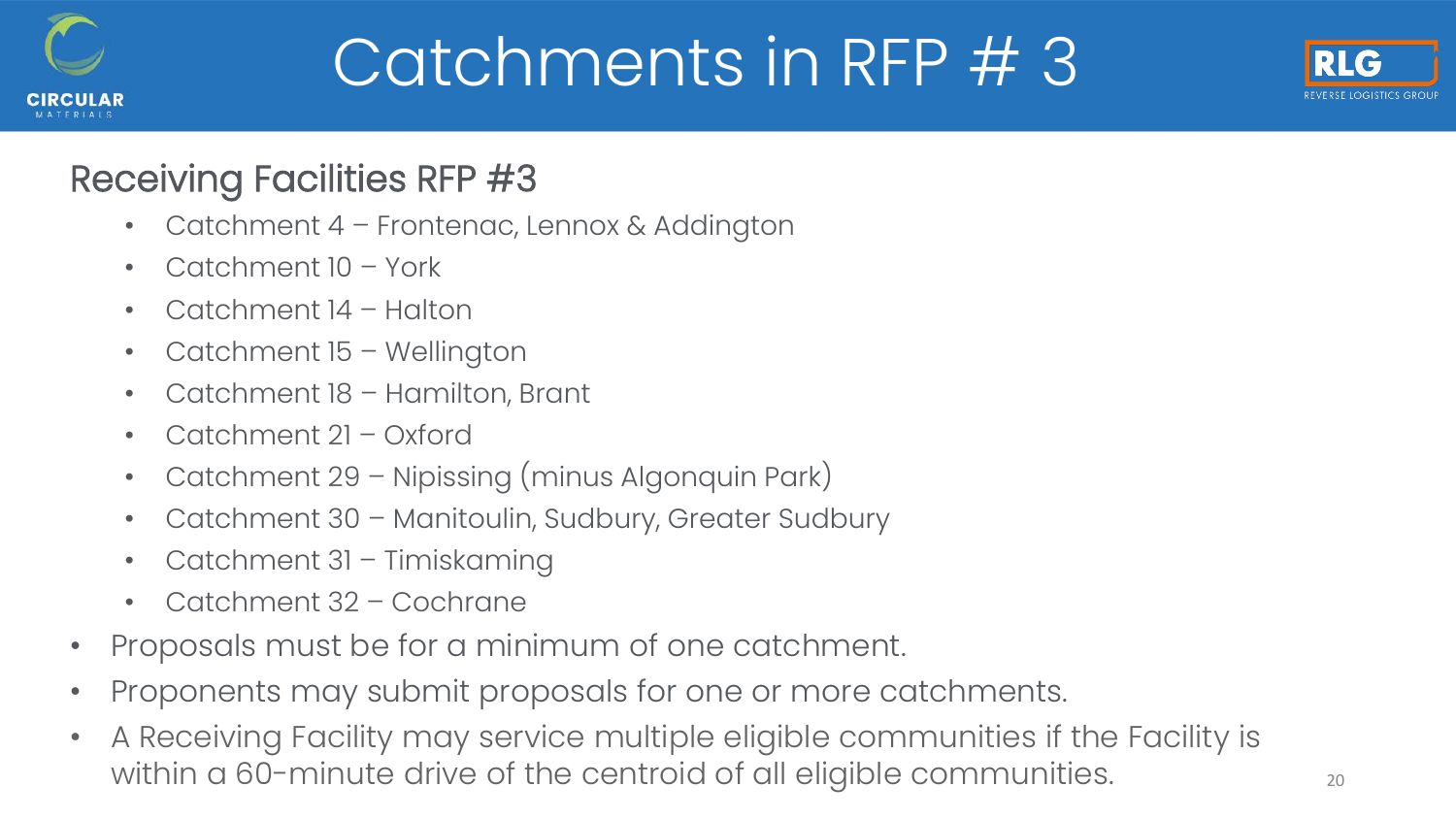

#### RFP #3 Timelines



| <b>Item</b>                         | Date                                                                 |
|-------------------------------------|----------------------------------------------------------------------|
| <b>RFP Issued</b>                   | Tuesday, June 7, 2022                                                |
| <b>Registration Deadline</b>        | Friday, June 30, 2022 at 4:00 p.m. EST                               |
| <b>Question Submission Deadline</b> | Friday, March 10, 2023 at 4:00 p.m. EST                              |
| Deadline for Issuance of Addenda    | Friday, March 17, 2023 at 4:00 p.m. EST                              |
| <b>Proposal Submission Deadline</b> | Friday, March 31, 2023 at 4:00 p.m. EST<br>("Proposal Closing Time") |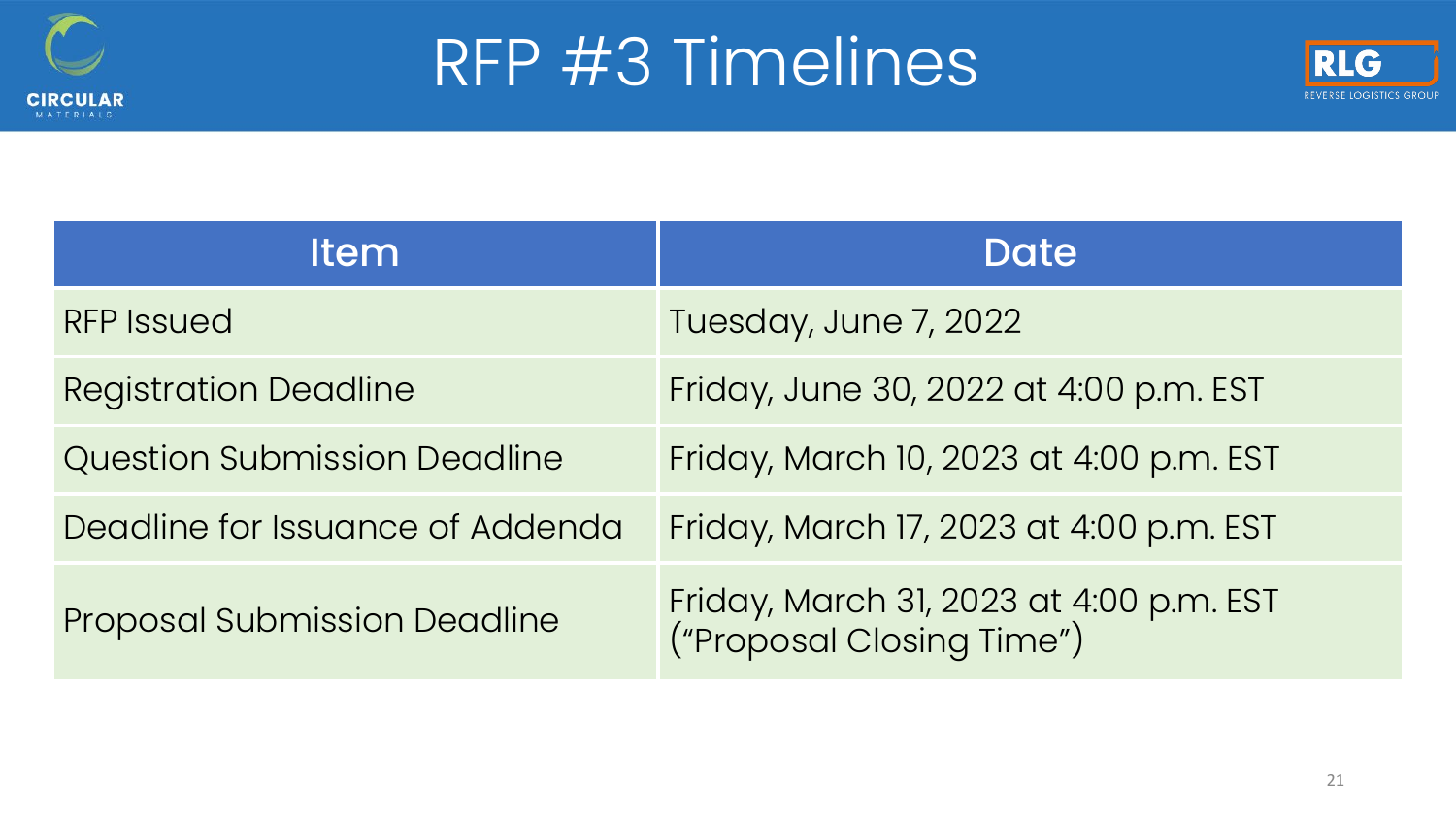

# Proposal in Three Envelopes



- Envelope 1 Mandatory Forms
	- Proposal Form
	- Proposal Deposit
	- Independent Proposal Certification Form
- Envelope 2 Technical Proposal
	- Proposal Form
	- Subcontractor Form
	- Key Individuals Form
	- Technical Proposal
- Envelope 3 Pricing Proposal
	- Proposal Form
	- Agreement to Bond
	- **Pricing Form**

Envelope 1 and Envelope 2 may not contain any references to pricing.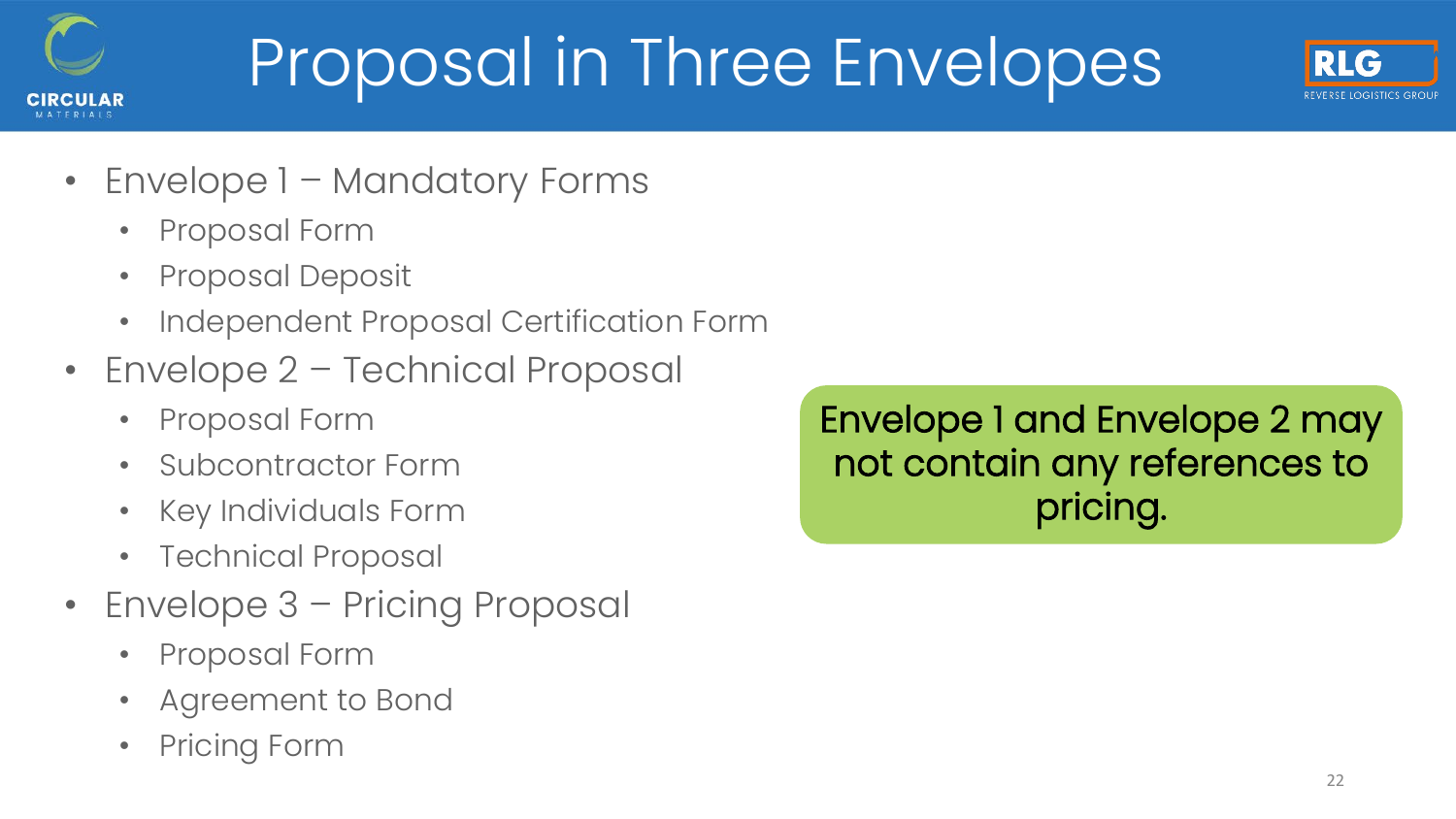





- APPENDIX A: DRAFT MSA (INCLUDING STATEMENT OF WORK)
- APPENDIX B: REGISTRATION FORM (REVISED JUNE 22, 2022)
- APPENDIX C: CONFIDENTIALITY AGREEMENT
- APPENDIX D: PROPOSAL FORM
- APPENDIX E: INDEPENDENT PROPOSAL CERTIFICATION FORM
- APPENDIX F: SUBCONTRACTORS FORM
- APPENDIX G: KEY INDIVIDUALS FORM
- APPENDIX H: AGREEMENT TO BOND
- APPENDIX I: PRICING FORM
- APPENDIX J: ALTERNATIVE OPTION FORM
- APPENDIX K: PROPOSAL PACKAGE LABEL TEMPLATE